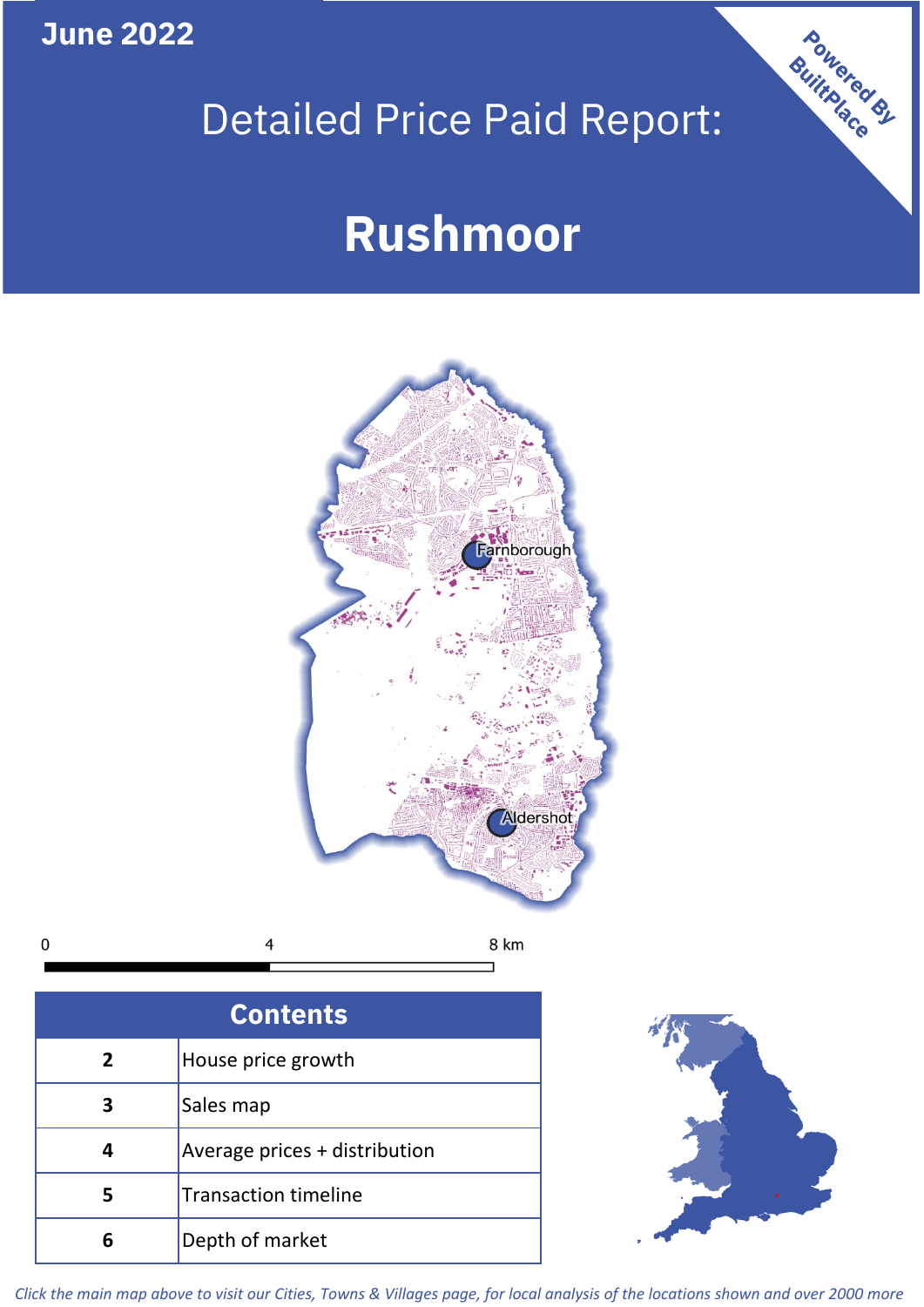#### **Headline Data**

|                     | <b>Current level</b> | 3 month  | <b>Annual</b> | 5 year   | 10 year |
|---------------------|----------------------|----------|---------------|----------|---------|
| <b>House prices</b> | £318,281             | 1.4%     | 8.4%          | 14.2%    | 64.4%   |
| <b>Transactions</b> | 1,440                | $-10.7%$ | 20.6%         | $-13.5%$ | 17.5%   |

# **House Price Growth (April 2022 data)**

#### *Annual Change in House Prices*



House prices in Rushmoor grew by 8.4% in the 12 months to April 2022 (based on 3-month smoothed data). By comparison national house prices grew by 10.7% and prices in the South East grew by 11.5% over the same period.

Rushmoor house prices are now 53.4% above their previous peak in 2007, compared to +60.7% for the South East and +52.9% across England.



#### *Year-To-Date Change in House Prices, December to April*

Local prices have grown by 2.7% in 2022 so far, compared to growth of 3.2% over the same period last year.

#### *Source: OS OpenData; UK House Price Index (Contains HM Land Registry data © Crown copyright)*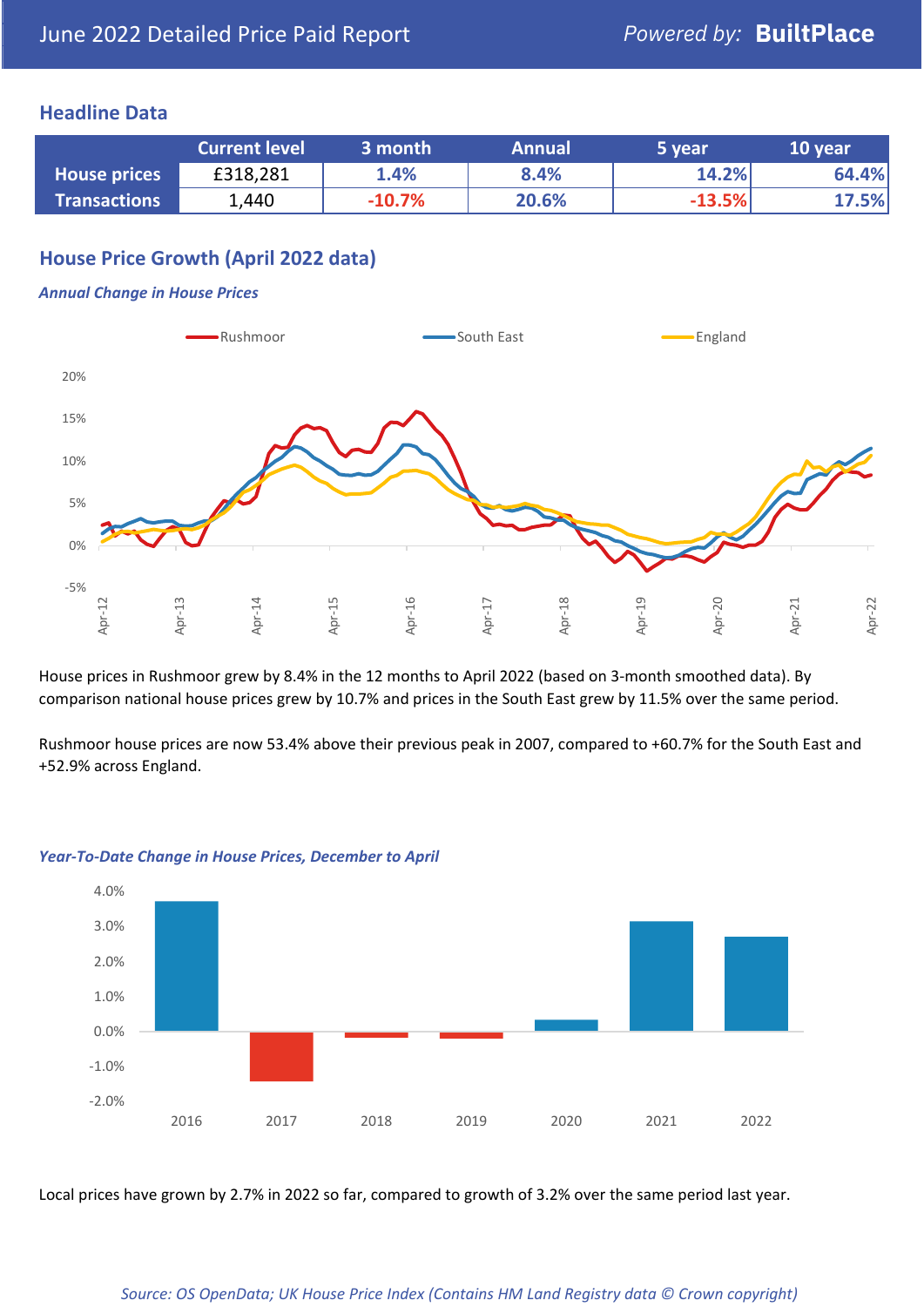# **House Price Map**

#### *12 months to April 2022*



*Each point is one postcode, coloured by the average value relative to all sales in this local authority (price bands are LA-specific quintiles).*

**Map Key**

| Min      | <b>Max</b> |                            |
|----------|------------|----------------------------|
| Up to    | £219,000   | 1st quintile / lowest 20%  |
| £219,000 | £296,000   | 2nd quintile               |
| £296,000 | £347,000   | 3rd quintile               |
| £347,000 | £417,000   | 4th quintile               |
| £417,000 | and over   | 5th quintile / highest 20% |

#### *Source: OS OpenData; UK House Price Index (Contains HM Land Registry data © Crown copyright)*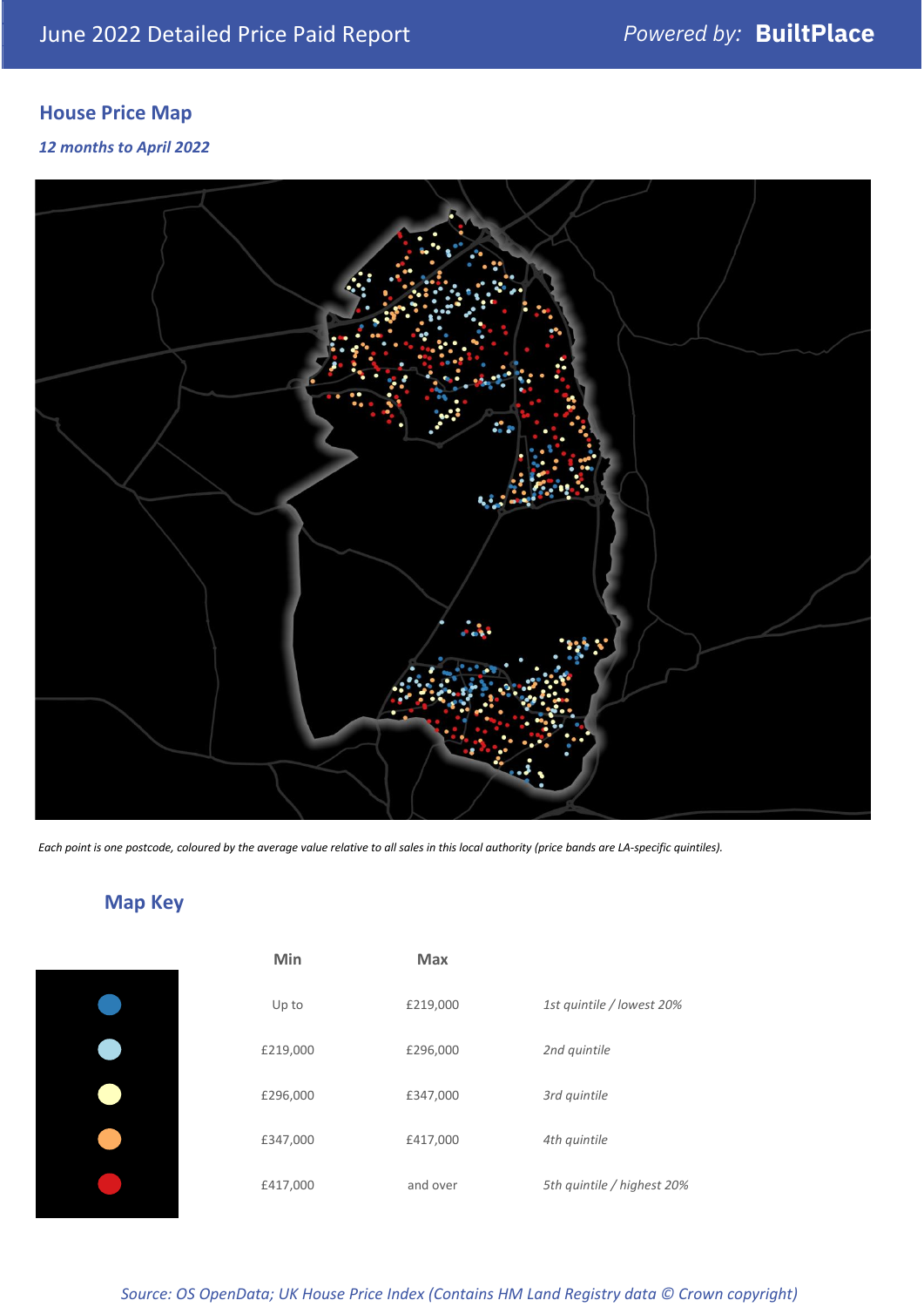# **Average House Price by Property Type**

#### *12 months to April 2022*



|                 | <b>New</b> | <b>Second hand</b> |  |  |
|-----------------|------------|--------------------|--|--|
| <b>Flat</b>     | £237,250   | £194,311           |  |  |
| <b>Terraced</b> | £431,000   | £313,209           |  |  |
| Semi-detached   | £418,736   | £379,981           |  |  |
| <b>Detached</b> | £609,500   | £534,205           |  |  |

## **House Price Distribution by Year**

*All properties, by price band and calendar year (2020 = year to date)*

|                    | 1997 | 2002 | 2007 | 2012 | 2017 | 2019 | 2020 |
|--------------------|------|------|------|------|------|------|------|
| <b>Under £100k</b> | 79%  | 13%  | 4%   | 3%   | 1%   | 2%   | 2%   |
| £100-200k          | 20%  | 71%  | 49%  | 48%  | 13%  | 12%  | 14%  |
| £200-300k          | 1%   | 12%  | 37%  | 39%  | 37%  | 27%  | 24%  |
| £300-400k          | 0%   | 2%   | 7%   | 6%   | 34%  | 36%  | 29%  |
| £400-500k          | 0%   | 0%   | 2%   | 3%   | 9%   | 14%  | 19%  |
| <b>£500k-1m</b>    | 0%   | 0%   | 1%   | 1%   | 5%   | 9%   | 11%  |
| £1-2m              | 0%   | 0%   | 0%   | 0%   | 0%   | 0%   | 0%   |
| <b>Over £2m</b>    | 0%   | 0%   | 0%   | 0%   | 0%   | 0%   | 0%   |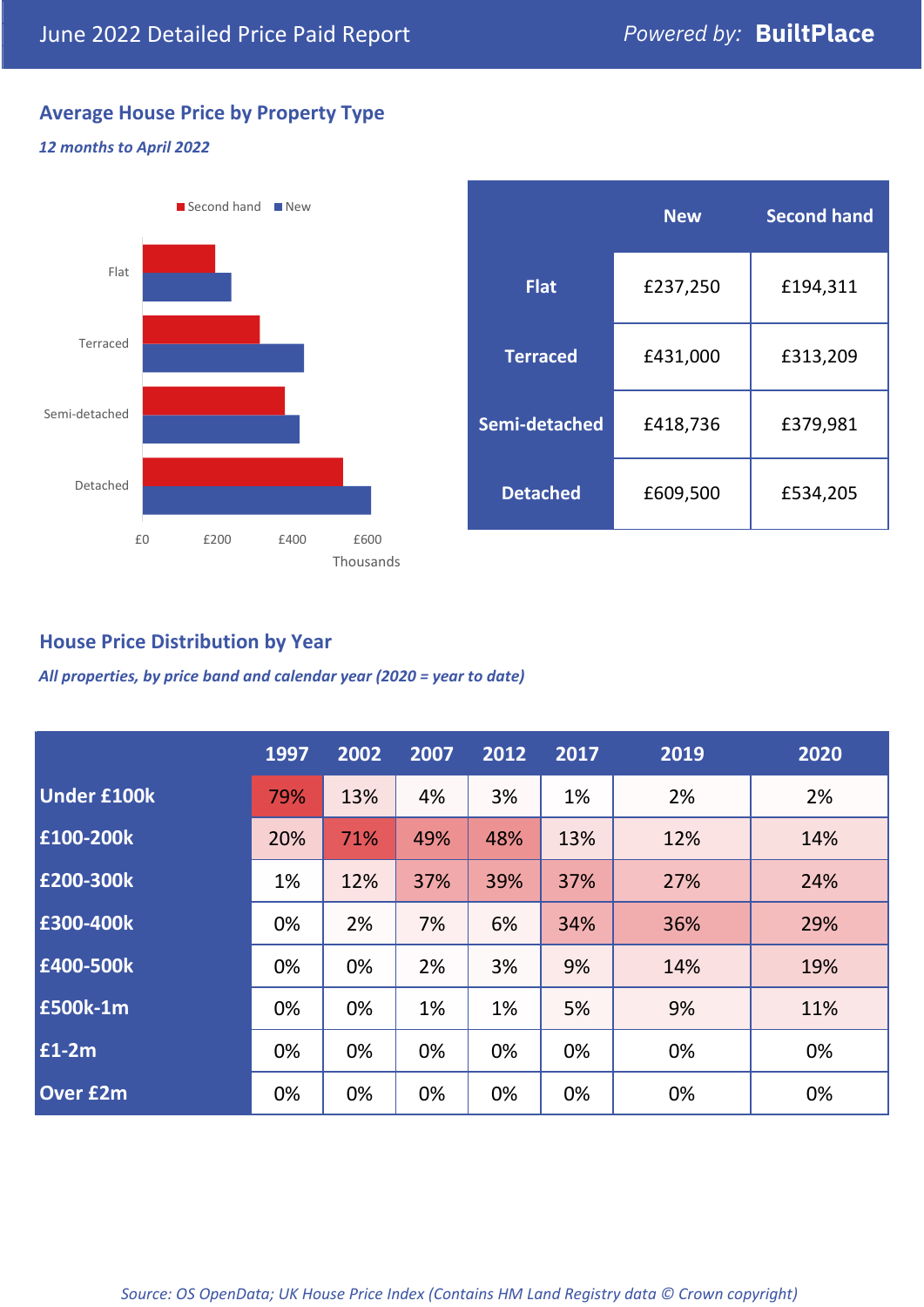# **Transactions (February 2022 data)**

*Annual Transactions, Indexed (2001-05 average = 100)*



There were 1,440 transactions in Rushmoor during the 12 months to February 2022. This is 66% of the average from 2001-05 and suggests activity is significantly below pre-downturn levels.

Transactions in Rushmoor have fallen by 20.0% since 2014, compared to changes of -9.9% for South East and -7.7% for England.



#### *Cash and New Build Sales as % of Total, by Year*

*Note: The data on this page EXCLUDES transactions identified as transfers under a power of sale/repossessions, buy-to-lets (where they can be identified by a mortgage), and transfers to non-private individuals - i.e. it comprises only Land Registry 'A' data.*